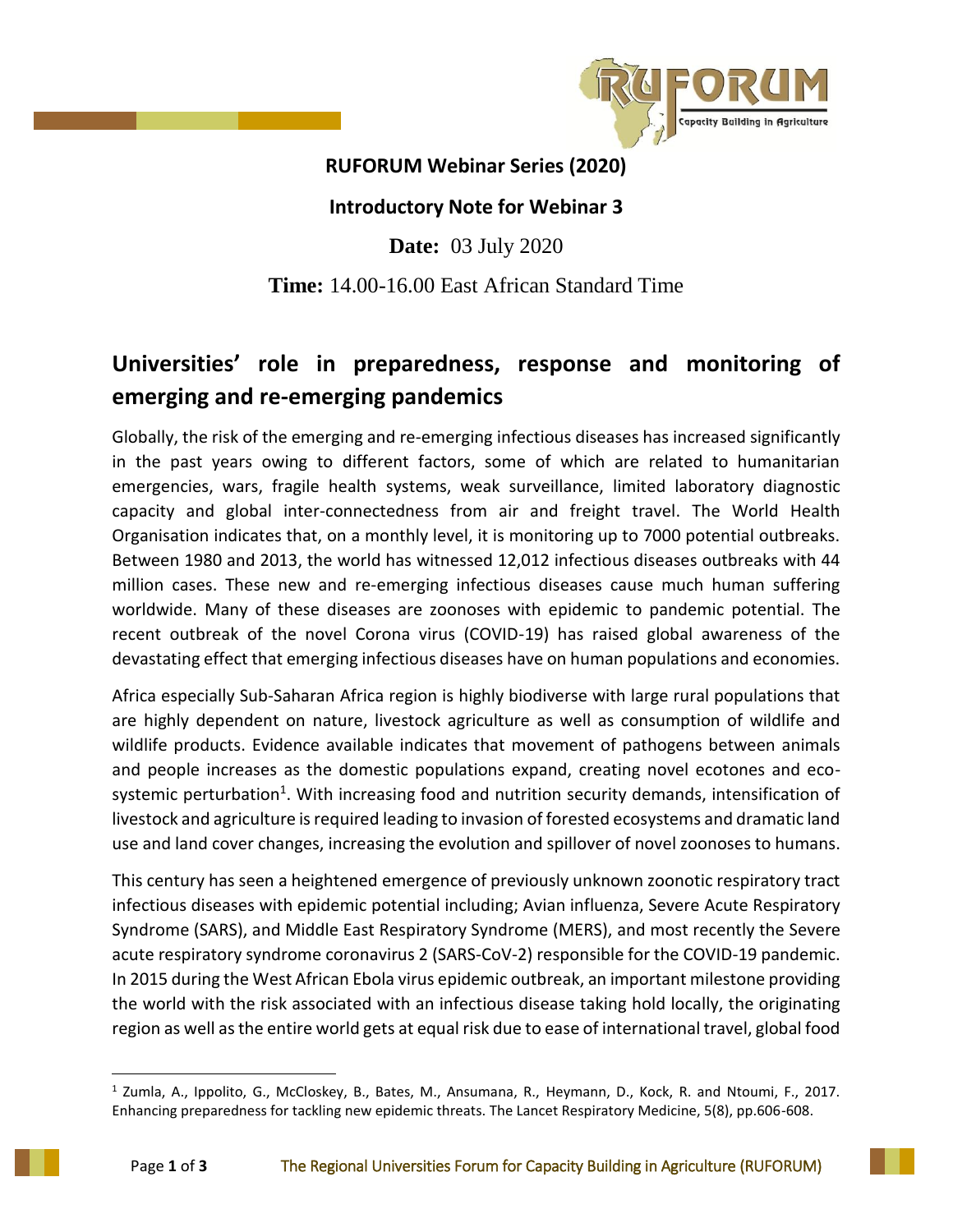

systems, livestock trade, and inadequate capacities to identify and respond to outbreaks. Certainly, lessons should have been learned by the global disease experts and populations from the SARS, MERS and Ebola crisis that would have guided effective response capacities.

However, at outbreak of the corona virus, 80% of countries that were assessed for their preparedness were not ready to find, stop or prevent an epidemic. Within Africa, Gilbert *et al*. (2020) provides evidence of Africa's limited preparedness capacity<sup>2</sup> while Kapata *et al*. (2020) based on earlier studies indicated that the continent's distribution of infectious disease epidemics, disasters and other potential public health emergencies was considerably high among 87% of the countries in the continent (41 countries); these countries had had at least one epidemic, and 45% (21 countries) had at least had one epidemic annually<sup>3</sup>. This demonstrates the urgent need to change the status quo and tackle these challenges decisively.

However, changing the status quo requires that resources, intensified surveillance, and capacity building are urgently prioritised in the continent to in particular respond to continental bottlenecks as well support countries that are ill-prepared to detect and contain disease outbreaks. Universities have a fundamental role to play in these processes as centers of innovation, research and capacity building. This webinar Universities' role in preparedness, response and monitoring of emerging and re-emerging pandemics will discuss: (i) Universities innovations in response to COVID-19 situation; (ii) Innovations for technical and policy response to public health emergencies; (iii) Capacity building needs for Africa's excellence in the new normal (diagnostics-laboratory infrastructure, molecular, clinical management, therapeutics, vaccines); and (iv) Africa's collaboration and financing for health innovations in the new normal.

#### **Panelists**

 $\overline{\phantom{a}}$ 

- 1. Dr. Raiji Tajudeen, Head NPHIs and Research Division, Africa Centre for Disease Control Addis Ababa-Ethiopia
- 2. Dr. Ruth Aceng, Minister of Health, Government of Uganda, Kampala-Uganda
- 3. Prof. Jan-Ingvar Jönsson, Vice Chancellor, Linkoping University-Sweden
- 4. Prof. Willian Bazeyo, Deputy Vice Chancellor, Makerere University, Kampala-Uganda
- 5. Prof. Simeon Mining, Director of Research & Professor of Immunology, Moi University Eldoret-Kenya

<sup>2</sup> Gilbert, M., Pullano, G., Pinotti, F., Valdano, E., Poletto, C., Boëlle, P.Y., d'Ortenzio, E., Yazdanpanah, Y., Eholie, S.P., Altmann, M. and Gutierrez, B., 2020. Preparedness and vulnerability of African countries against importations of COVID-19: a modelling study. The Lancet, 395(10227), pp.871-877.

<sup>3</sup> Kapata, N., Ihekweazu, C., Ntoumi, F., Raji, T., Chanda-Kapata, P., Mwaba, P., Mukonka, V., Bates, M., Tembo, J., Corman, V. and Mfinanga, S., 2020. Is Africa prepared for tackling the COVID-19 (SARS-CoV-2) epidemic. Lessons from past outbreaks, ongoing pan-African public health efforts, and implications for the future. International Journal of Infectious Diseases, 93, pp.233-236.